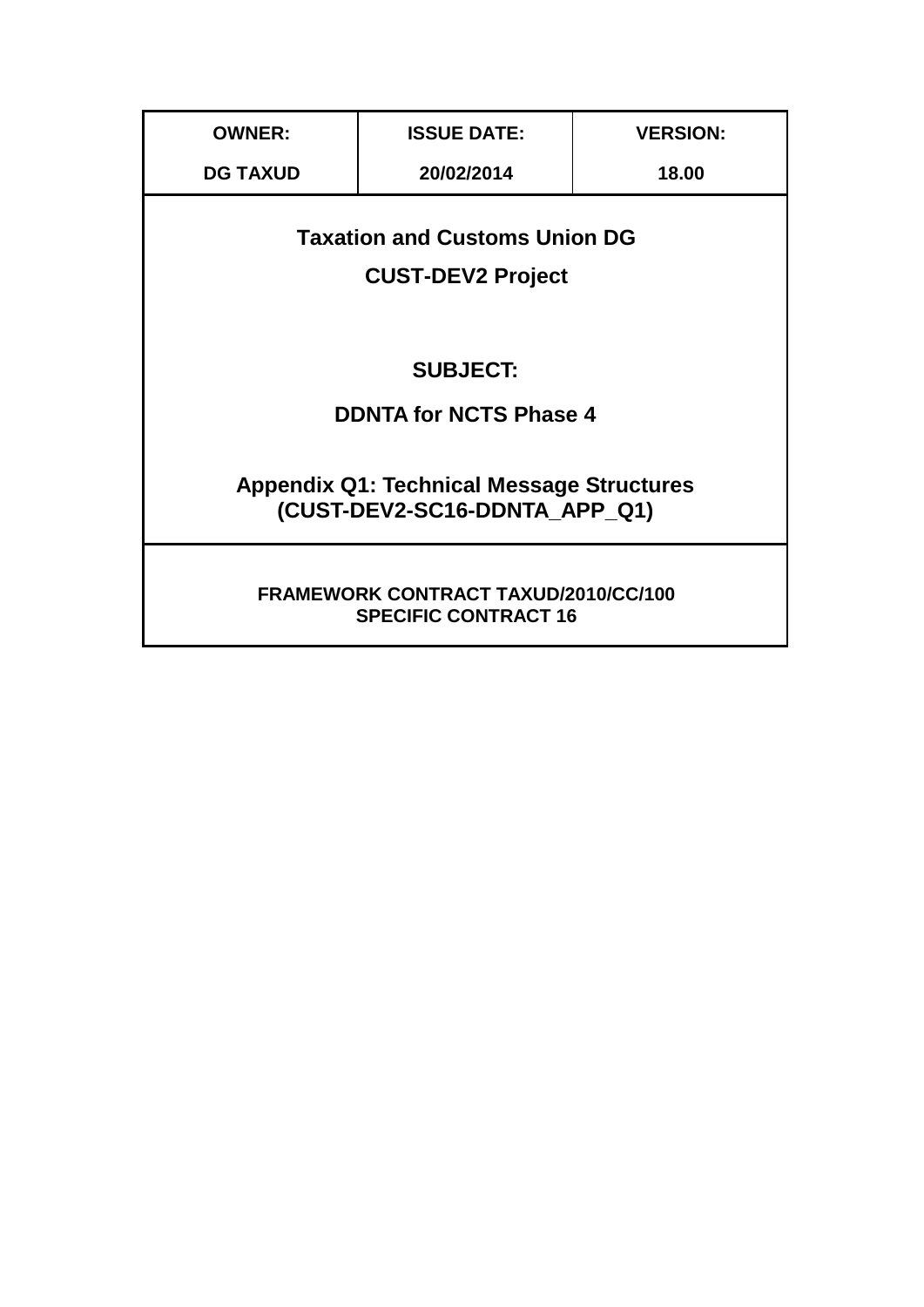| CUST-DEV2 - FC TAXUD/2010/CC/100 - SC16   REF : CUST-DEV2-SC16-DDNTA_APP_Q1 |                    |  |
|-----------------------------------------------------------------------------|--------------------|--|
|                                                                             |                    |  |
| <b>DDNTA FOR NCTS PHASE 4</b>                                               | <b>VER</b> : 18.00 |  |
|                                                                             |                    |  |
|                                                                             |                    |  |
| <b>APPENDIX Q1: TECHNICAL MESSAGE STRUCTURES</b>                            |                    |  |
|                                                                             |                    |  |
|                                                                             |                    |  |
| <b>TABLE OF CONTENTS</b>                                                    |                    |  |

# *TABLE OF CONTENTS*

| 1              |     | <b>Introduction</b>                                         | 4              |
|----------------|-----|-------------------------------------------------------------|----------------|
| $\overline{2}$ |     | <b>Representation of FMSs</b>                               | 5              |
| 3              |     | <b>Documented amendments</b>                                | $\overline{7}$ |
|                | 3.1 | <b>SAM Mapping guide alignment</b>                          | 7              |
|                | 3.2 | <b>Further Changes</b>                                      | 9              |
|                | 3.3 | 3.2.1<br><b>Explanatory Notes</b><br><b>From FMS to TMS</b> | 9<br>10        |
|                |     | <b>RESULTS OF CONTROL.Corrected value</b><br>3.3.1          | 10             |
|                |     | 3.3.2<br>Message group                                      | 10             |
|                |     | Expansion of IEs including other IEs<br>3.3.3               | 11             |
|                |     | 3.3.3.1 IE03 (C_AAR_RSP)                                    | 11             |
|                |     | 3.3.3.2 IE05 (E_AMD_REJ), IE58 (E_ULD_REJ), IE62            |                |
|                |     | (E_REQ_REJ)                                                 | 11             |
|                |     | 3.3.3.3 IE11 (C_SGI_NOT)                                    | 11             |
|                |     | 3.3.3.4 IE13 (E_DEC_AMD)                                    | 12             |
|                |     | 3.3.3.5 IE16 (E_DEC_REJ)                                    | 12             |
|                |     | 3.3.3.6 IE29 (E_REL_TRA)<br>3.3.3.7 IE31 (C_COL_NAT)        | 12<br>12       |
|                |     | 3.3.3.8 IE32 (E_REF_MOD)                                    | 12             |
|                |     | 3.3.3.9 IE33 (C_OTS_DIV)                                    | 12             |
|                |     | 3.3.3.10 IE38 (C_MVT_RSP)                                   | 12             |
|                |     | 3.3.3.11 IE50 (C_ATR_SND)                                   | 12             |
|                |     | 3.3.3.12 IE51 (C_REL_NOT)                                   | 13             |
|                |     | 3.3.3.13 IE115 (C_ATR_SND)                                  | 13             |
|                |     | 3.3.3.14 IE203 (C_GUA_USE)                                  | 13             |
|                |     | 3.3.3.15 IE413 (E_CTS_OTS)                                  | 13             |
|                | 3.4 | <b>Implementation of FTSS Rules and Conditions</b>          | 14             |
|                | 3.5 | <b>Technical Rules and Conditions</b>                       | 16             |
|                | 3.6 | <b>Results of Control</b>                                   | 18             |
|                |     | 3.6.1<br><b>Transit Operation</b>                           | 18             |
|                |     | 3.6.2<br>Goods Item                                         | 18             |
|                |     |                                                             |                |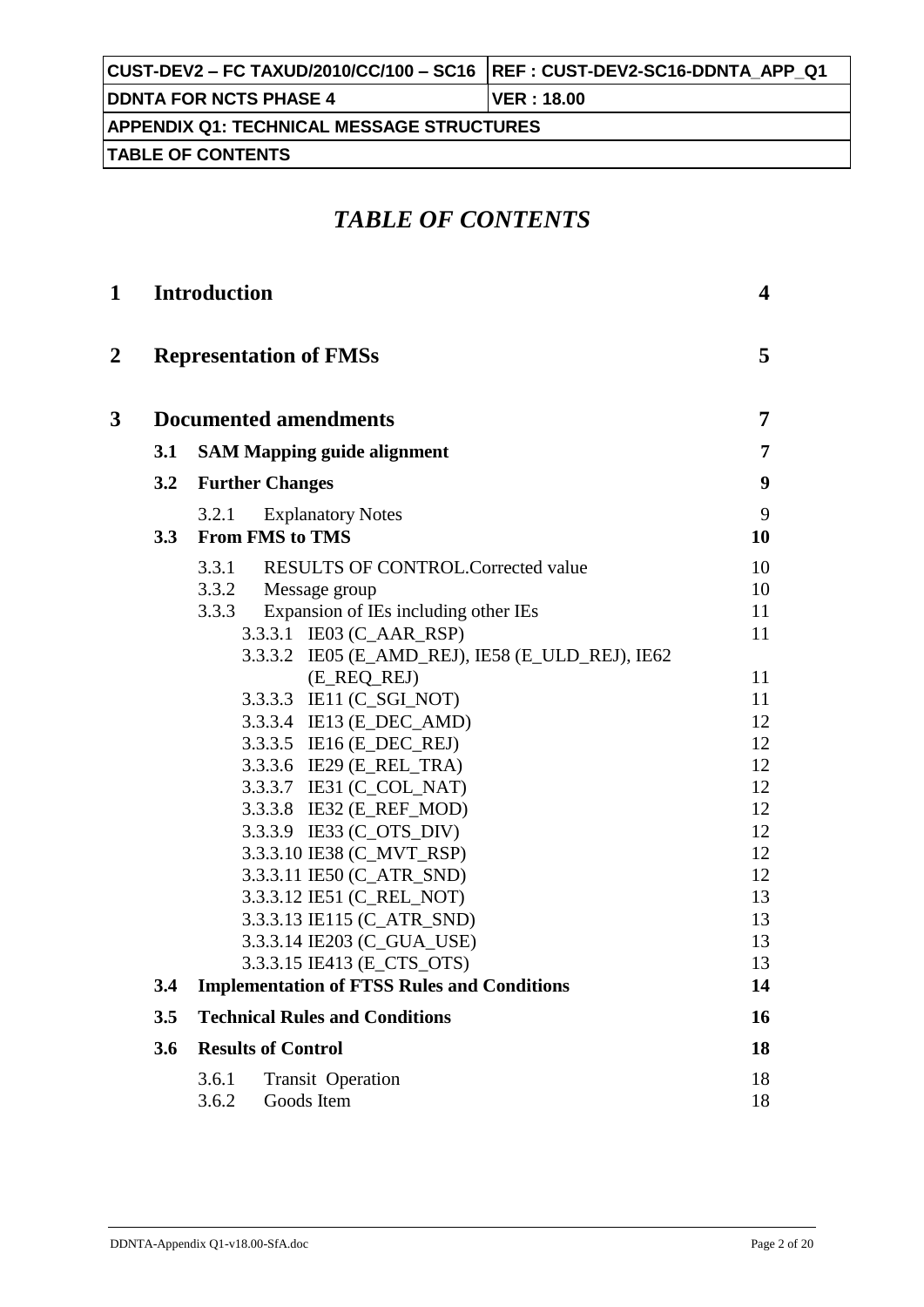| CUST-DEV2 – FC TAXUD/2010/CC/100 – SC16   REF : CUST-DEV2-SC16-DDNTA  APP  Q1 |              |  |
|-------------------------------------------------------------------------------|--------------|--|
| <b>DDNTA FOR NCTS PHASE 4</b>                                                 | ⊺VER : 18.00 |  |
| <b>APPENDIX Q1: TECHNICAL MESSAGE STRUCTURES</b>                              |              |  |
| <b>LIST OF TABLES</b>                                                         |              |  |

# *LIST OF TABLES*

| TABLE 1: CONTROL DATA ITEMS REQUIRED BY AN ECS APPLICATION | 10 |
|------------------------------------------------------------|----|
| TABLE 2: RULES IMPLEMENTED IN AN FMS STRUCTURE             | 15 |
| TABLE 3: APPLICATION OF TECHNICAL RULES                    | 17 |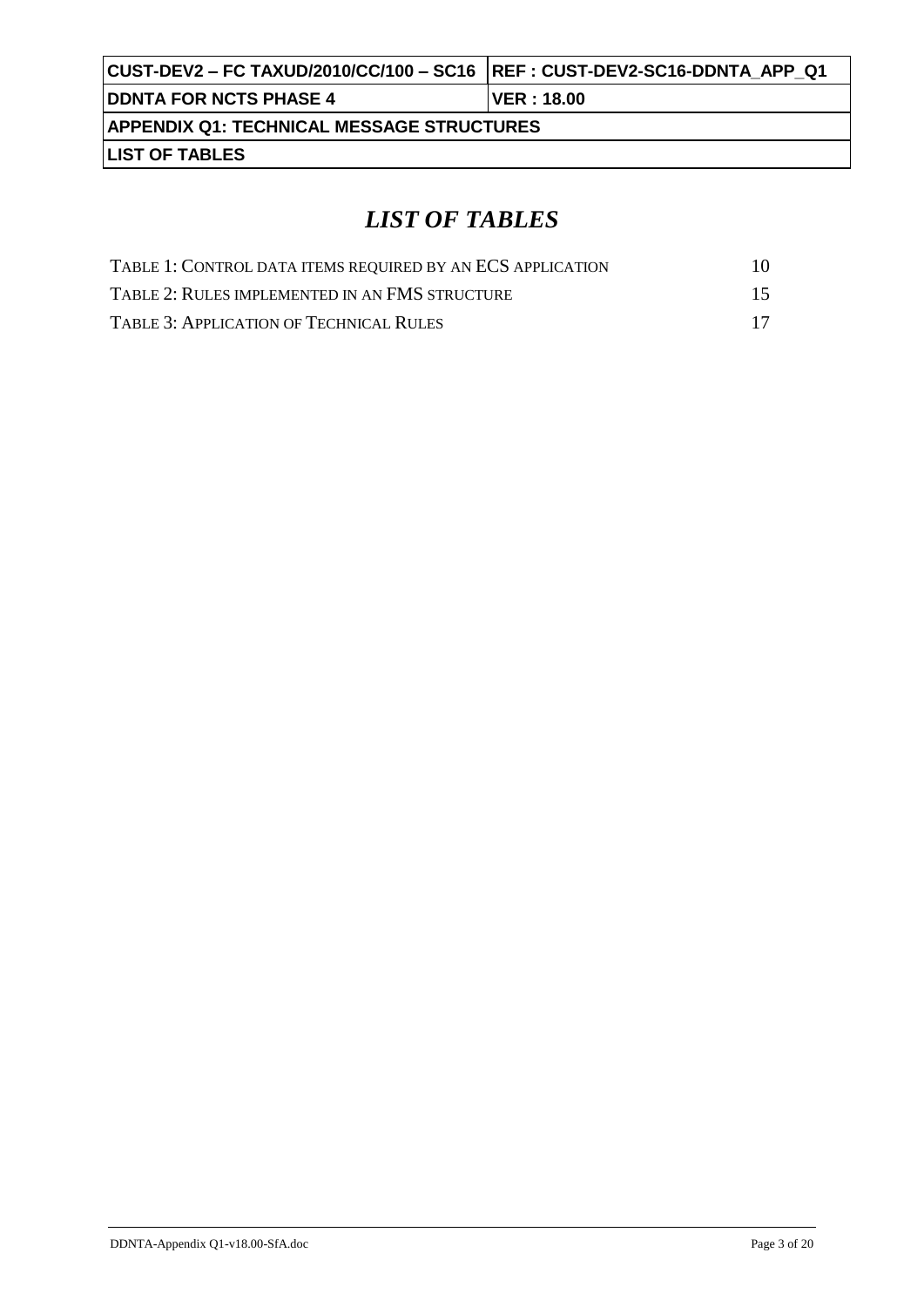| CUST-DEV2 – FC TAXUD/2010/CC/100 – SC16   | <b>REF: CUST-DEV2-SC16-DDNTA APP Q1</b> |  |
|-------------------------------------------|-----------------------------------------|--|
| <b>DDNTA FOR NCTS PHASE 4</b>             | VER : 18.00                             |  |
| APPENDIX Q1: TECHNICAL MESSAGE STRUCTURES |                                         |  |
| <b>INTRODUCTION</b>                       |                                         |  |

## **1 Introduction**

This appendix describes the detailed structure of each Functional Message Structure (FMS) for NCTS (Security & New Enquiry) messages.

FMSs are organised into data groups that contain data items. A data group is not necessarily the equivalent of a database entity. The data items are grouped together in such a way that they build up coherent logical blocks within the scope of each FMS.

The detailed structures are listed from the CSE database, comprising:

- The characteristics of the data groups belonging to the FMS: sequence, number of repetitions, status value to indicate if the data group is mandatory (R: Required), optional (O: Optional) or conditional (D: Dependent).
- The characteristics of the data items belonging to a data group : sequence, number of repetitions, type, length and a value to indicate if a data item is mandatory (R: Required), optional (O: Optional) or conditional (D: Dependent).
- Data group indentation to indicate that the data group may contain not only data items but also other groups of data.
- Rules and Conditions applying.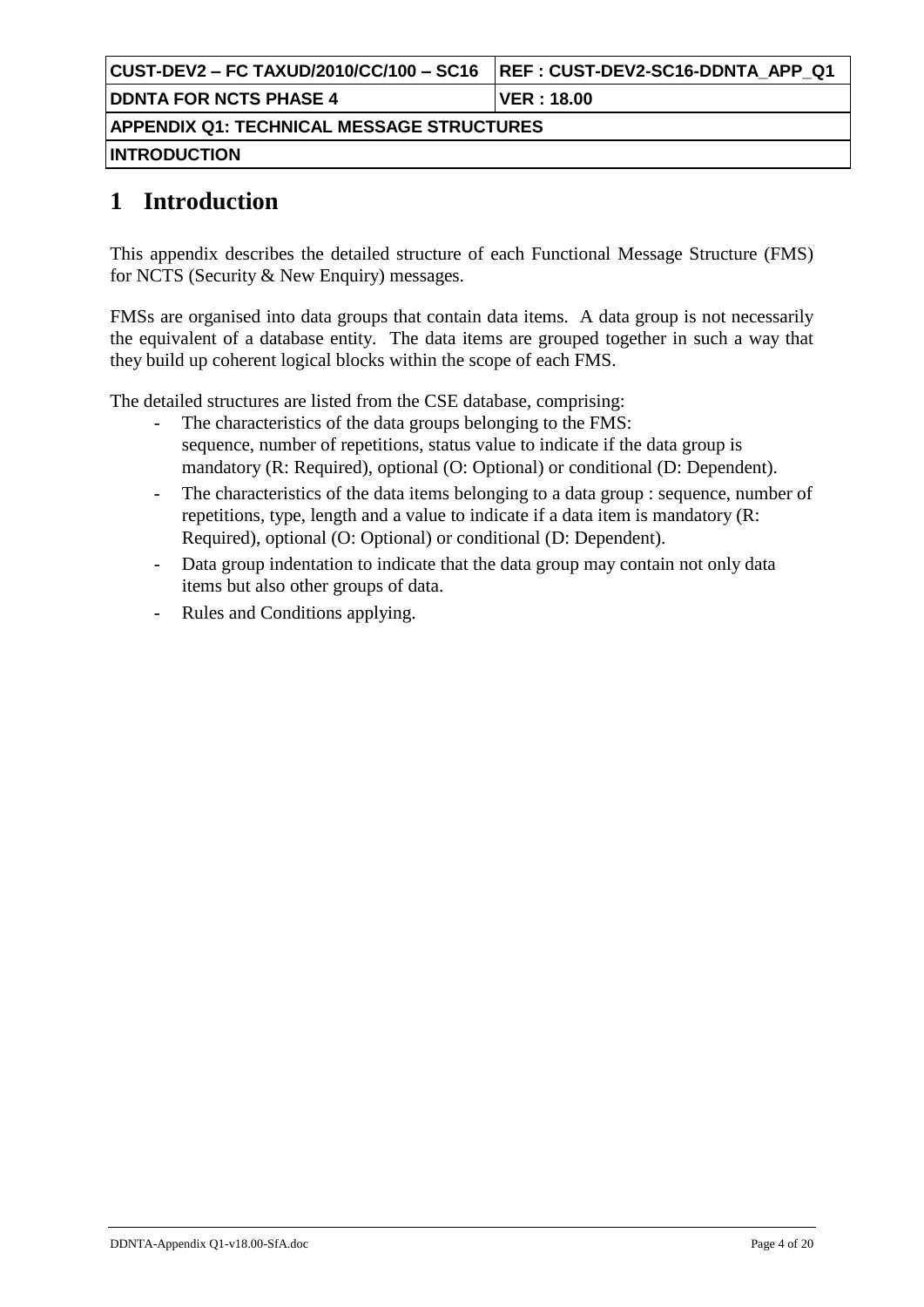|                                           | <b>REF: CUST-DEV2-SC16-DDNTA APP Q1</b> |  |
|-------------------------------------------|-----------------------------------------|--|
| <b>DDNTA FOR NCTS PHASE 4</b>             | ⊺VER : 18.00                            |  |
| APPENDIX Q1: TECHNICAL MESSAGE STRUCTURES |                                         |  |
| <b>REPRESENTATION OF FMSS</b>             |                                         |  |

## **2 Representation of FMSs**

| $\mathbf b$<br>a<br><b>IE15</b> | <b>DECLARATION DATA</b>       | $\mathbf{c}$       | (E_DEC_DAT)                 |                 |
|---------------------------------|-------------------------------|--------------------|-----------------------------|-----------------|
| $(\mathbf{B})$                  |                               |                    |                             |                 |
|                                 | a<br><b>HEADER</b>            | $\mathbf{b}$<br>1x | $R$ <sup>(c)</sup>          | f               |
|                                 | (AUTHORISED CONSIGNEE) TRADER | 1x                 | O                           | R015            |
|                                 | <b>CONTROL RESULT</b>         | 1x                 | O                           |                 |
|                                 | <b>GUARANTEE</b>              | 9x                 | R                           |                 |
|                                 | d<br>--- GUARANTEE REFERENCE  | 99x                | D                           | C085            |
|                                 | ------ VALIDITY LIMITATION EC | 1x                 | $\circ$                     |                 |
|                                 | <b>GOODS ITEM</b>             | 999x               | R                           | R095            |
|                                 | ---CONTAINERS                 | 99x                | D                           | C055            |
|                                 | ---PACKAGES                   | 99x                | O                           |                 |
| $\mathbf{C}$                    |                               |                    |                             |                 |
| <b>HEADER</b>                   |                               |                    |                             |                 |
| Reference number                | $\mathbf b$                   | $R$ <sup>(c)</sup> | an $\bigcirc$ 22 $\bigcirc$ | <b>Rule 123</b> |
| Type of declaration             |                               | $\mathsf{R}$       | an.9                        | Cond 234        |
| Number of loading lists         |                               | O                  | n.5                         | <b>TR900</b>    |
| Total number of packages        |                               | D                  | n7                          |                 |

The IE model is divided into three parts:

**A**

**B**

The identification part, each IE is identified by:

- a unique number that consists of the two characters 'IE' followed by a maximum of 3 digits  $\left( \frac{a}{a} \right)$ ;
- the title of the message  $\begin{pmatrix} \mathbf{b} \\ \mathbf{c} \end{pmatrix}$ ;
- a unique reference  $\left(\begin{array}{c} c \\ c \end{array}\right)$  in a one to one relationship with the unique number of the IE; each IE is prefixed with 'E  $'$  (external domain), 'C  $'$  (common domain).

The structure part provides the following:

- the sequence of the data groups in the IE;
- a data group name  $\begin{pmatrix} a \\ c \end{pmatrix}$ ;
- a number followed by the character 'x<sup>'</sup>  $\mathbf{b}$  indicating how many times the data group is repeated in the IE;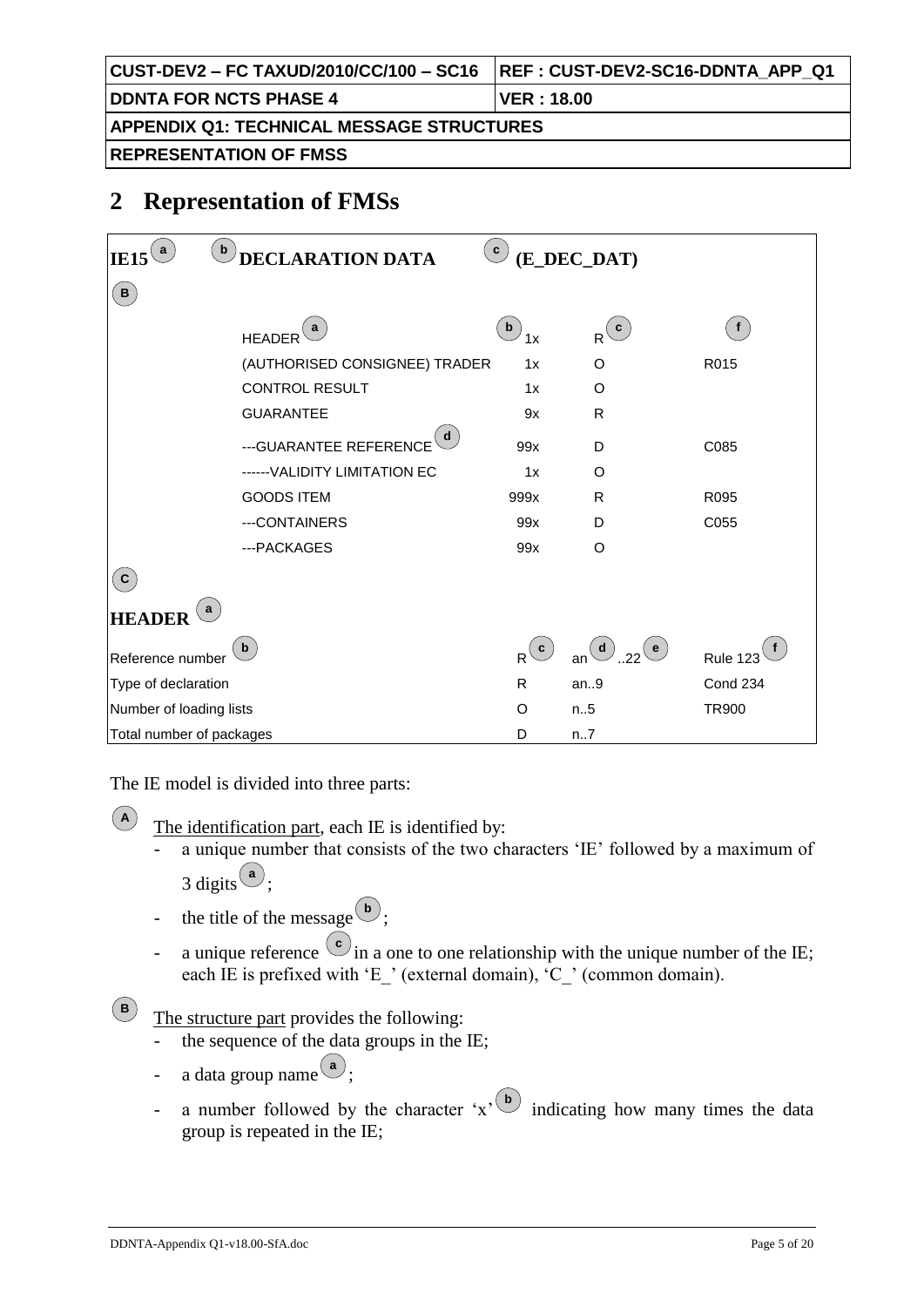| CUST-DEV2 – FC TAXUD/2010/CC/100 – SC16    REF : CUST-DEV2-SC16-DDNTA  APP  Q1 |                     |  |
|--------------------------------------------------------------------------------|---------------------|--|
| <b>IDDNTA FOR NCTS PHASE 4</b>                                                 | <b>IVER : 18.00</b> |  |
| <b>APPENDIX Q1: TECHNICAL MESSAGE STRUCTURES</b>                               |                     |  |
| <b>REPRESENTATION OF FMSS</b>                                                  |                     |  |
|                                                                                |                     |  |

- a value<sup>c</sup> indicating whether the data group is (R)equired, (O)ptional or conditional (D: Dependent);
- when any Rules or Conditions apply, a reference <sup>t</sup> is provided;
- data group indentation  $\begin{pmatrix} d \\ d \end{pmatrix}$  indicates that the data group depends on lower indent data group.

 $\bf (c)$ The 'data group' detail part provides for each attribute the following:

- the sequence of attributes within a data group;
- a data group name  $\left( \begin{array}{c} a \\ c \end{array} \right)$ , as in the structure part;
- the attribute name  $\overset{(b)}{\bigcirc}$  within the data group;
- a value  $\circ$  indicating whether an attribute is (R) equired, (O) ptional or conditional (D: Dependent);
- the data type of a data item  $\mathcal{L}$ : (a)lphabetic and/or (n)numeric;
- the attribute length  $\left( \begin{array}{c} e \\ e \end{array} \right)$  (the optional 2 dots before the length indicator mean that a data item has no fixed length, but it can have up to a number of digits, as specified by the length indicator); it must be noted that the data type / attribute length of fields representing a date is always 'n8' in order to be year 2000 compliant (e.g. 19980220); also, a comma in the data item length (e.g. 11,3), means that a data item can hold decimals, the digit before the comma indicates the maximum total length of an data item, the digit after the comma indicates the maximum number of digits after the decimal point;
- The FTSS Rules and Conditions  $\bigcirc$  or Technical Rule (TR) applying.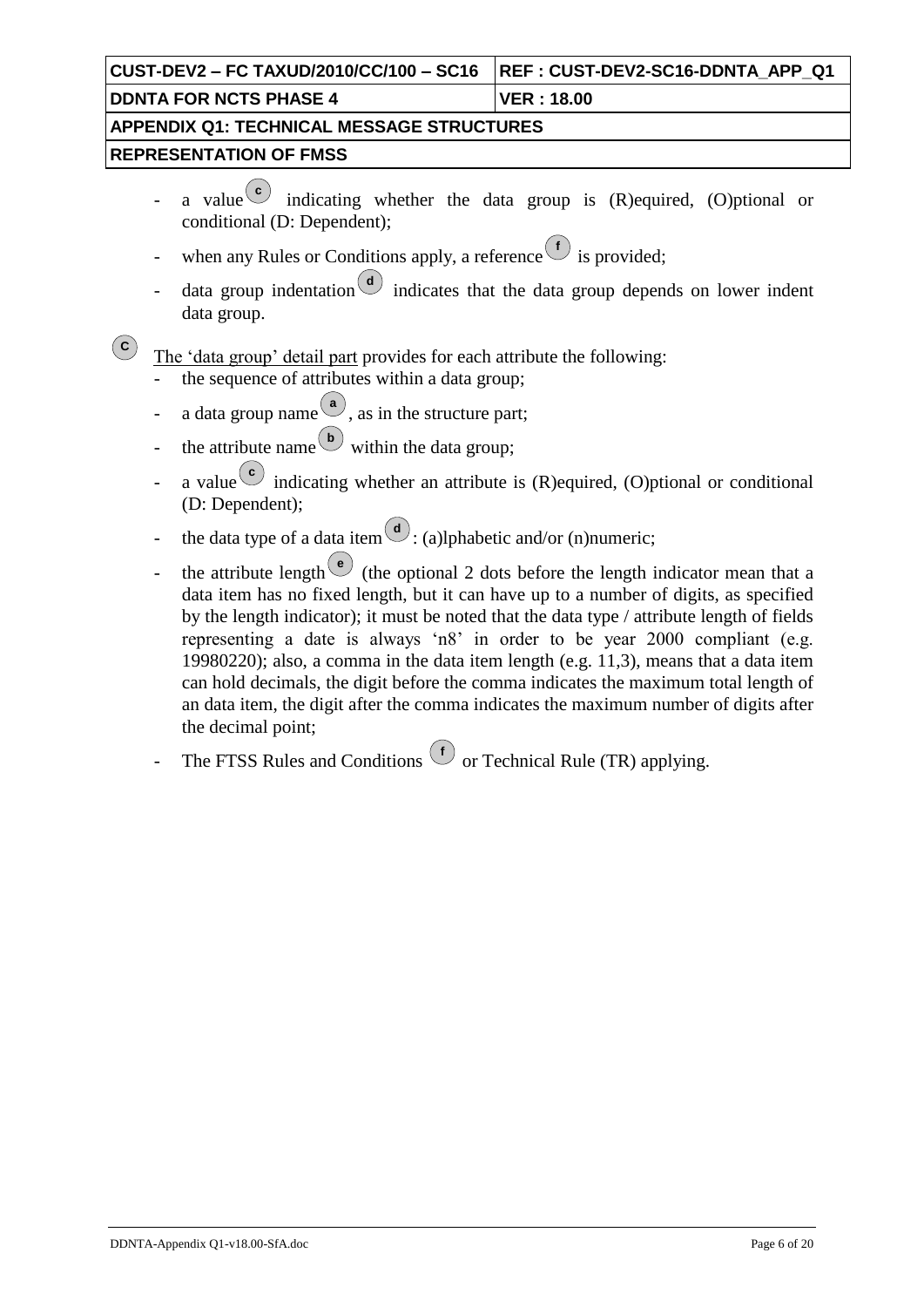| CUST-DEV2 – FC TAXUD/2010/CC/100 – SC16          | <b>REF: CUST-DEV2-SC16-DDNTA APP Q1</b> |  |
|--------------------------------------------------|-----------------------------------------|--|
| <b>DDNTA FOR NCTS PHASE 4</b>                    | VER : 18.00                             |  |
| <b>APPENDIX Q1: TECHNICAL MESSAGE STRUCTURES</b> |                                         |  |
| <b> DOCUMENTED AMENDMENTS </b>                   |                                         |  |

## **3 Documented amendments**

The IEs were aligned with the Single Administrative Message (SAM) Mapping Guide, where relevant. As the SAM Mapping Guide covers transit (NCTS) changes have been made to an IE in some cases. In other cases, more detail needed to be added.

## **3.1 SAM Mapping guide alignment**

The FMS specified in Appendix B of FTSS 4.0 (as amended by its Corrigendum ) is changed on the following aspects for the various reasons mentioned:

- To align with SAM, the data group 'TRANSIT OPERATION' is renamed into 'HEADER' to support import, export, OTS, and NCTS.

- The data item HEADER.Document/reference number equals MRN (Movement Reference Number). It is mapped to SAD box number A (Document/reference number) in line with the SAM Mapping Guide. [Note that the mapping of the MRN to the SAD box A is for the purpose of alignment of FMS with SAM mapping to UN/EDIFACT and not for printing purposes.]

- The data item HEADER.Reference number equals LRN (Local Reference Number). It is mapped to SAD box number 7 (Reference number of the declaration) in line with the SAM Mapping Guide.

- HEADER.Declaration date and HEADER.Declaration place are mapped to two boxes of the Single Administrative Document, namely box 50 and 54. The mapping of box 50 is valid for NCTS; box 54 is valid for import and export procedures.

- All date formats are n8 for both NCTS and the SAM Mapping Guide, with the exception of the date exchanged in the UNB segment (n6).

- IE18 contains new seal information and seal numbers mapped to box F. The data groups 'NEW SEALS INFO' and 'NEW SEALS' are documented as 'SEALS INFO' and 'SEALS ID' respectively for IE18 to achieve consistency across IEs. Due to alignment with SAM, the mapping of these data groups to box F for IE18 only is therefore not documented in the DDNTA.

- CONTAINERS.Container number is considered to always be Required if the group CONTAINERS is to be present.

- The CUSTOMS OFFICE of Destination and GOODS ITEM groups are not considered as children groups of the HEADER group in IE200 and IE203 as defined in FTSS. They are nested under the root of these messages.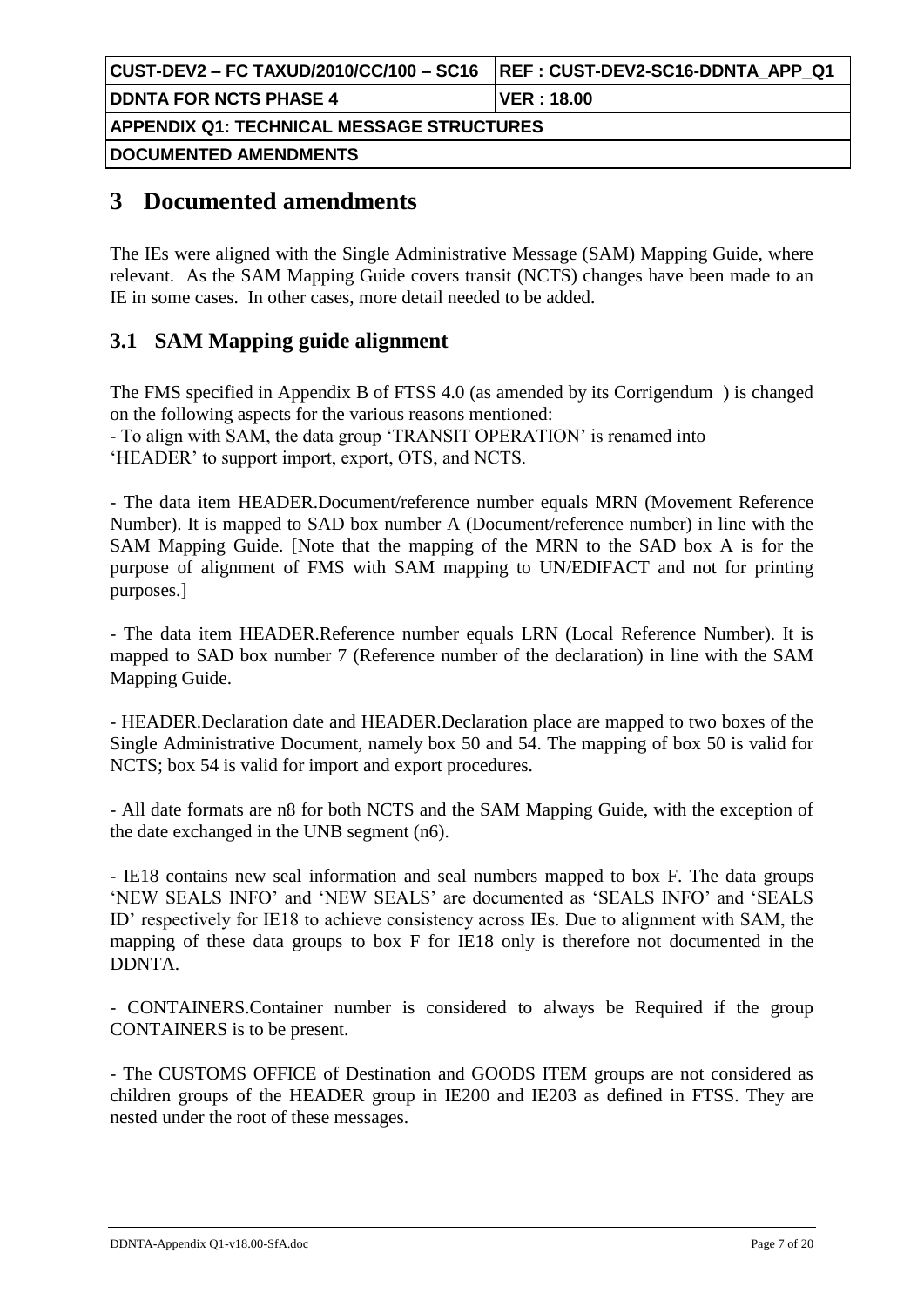| CUST-DEV2 – FC TAXUD/2010/CC/100 – SC16    REF : CUST-DEV2-SC16-DDNTA  APP  Q1 |                     |  |
|--------------------------------------------------------------------------------|---------------------|--|
| <b>DDNTA FOR NCTS PHASE 4</b>                                                  | <b>IVER : 18.00</b> |  |
| APPENDIX Q1: TECHNICAL MESSAGE STRUCTURES                                      |                     |  |
|                                                                                |                     |  |

**DOCUMENTED AMENDMENTS**

- The data item GUARANTEE REFERENCE. INVALID GUARANTEE REASON. Error Text in IE55 declared in FTSS, is renamed to GUARANTEE REFERENCE.INVALID GUARANTEE REASON.Invalid guarantee reason to achieve consistency across IEs.

- The REPLY TO REQUESTED ADDITIONAL INFORMATION group declared in FTSS, is removed from the hierarchy of IE104 since it does not incorporate any data item. The ADDITIONAL INFORMATION RESPONSE group was inserted in its place with repetition 99 and status optional.

- The CUSTOMS OFFICE Presentation Office.Reference number in the IE103 is considered required. (changed from Optional as defined in FTSS). The application of the C315 is performed on the CUSTOMS OFFICE Presentation Office group.

- All the LNG data items (i.e. Agreed location of goods LNG) that are used to define the language of the corresponding data item (i.e. Agreed location of goods) in any data group, are considered Optional and are checked against TR0099 (changed from Required or Optional as defined in FTSS).

- The NAD LNG field that is used to define the language of name and address fields in the TRADER groups, is considered Optional and is checked against TR0099 (changed from Required as defined in FTSS).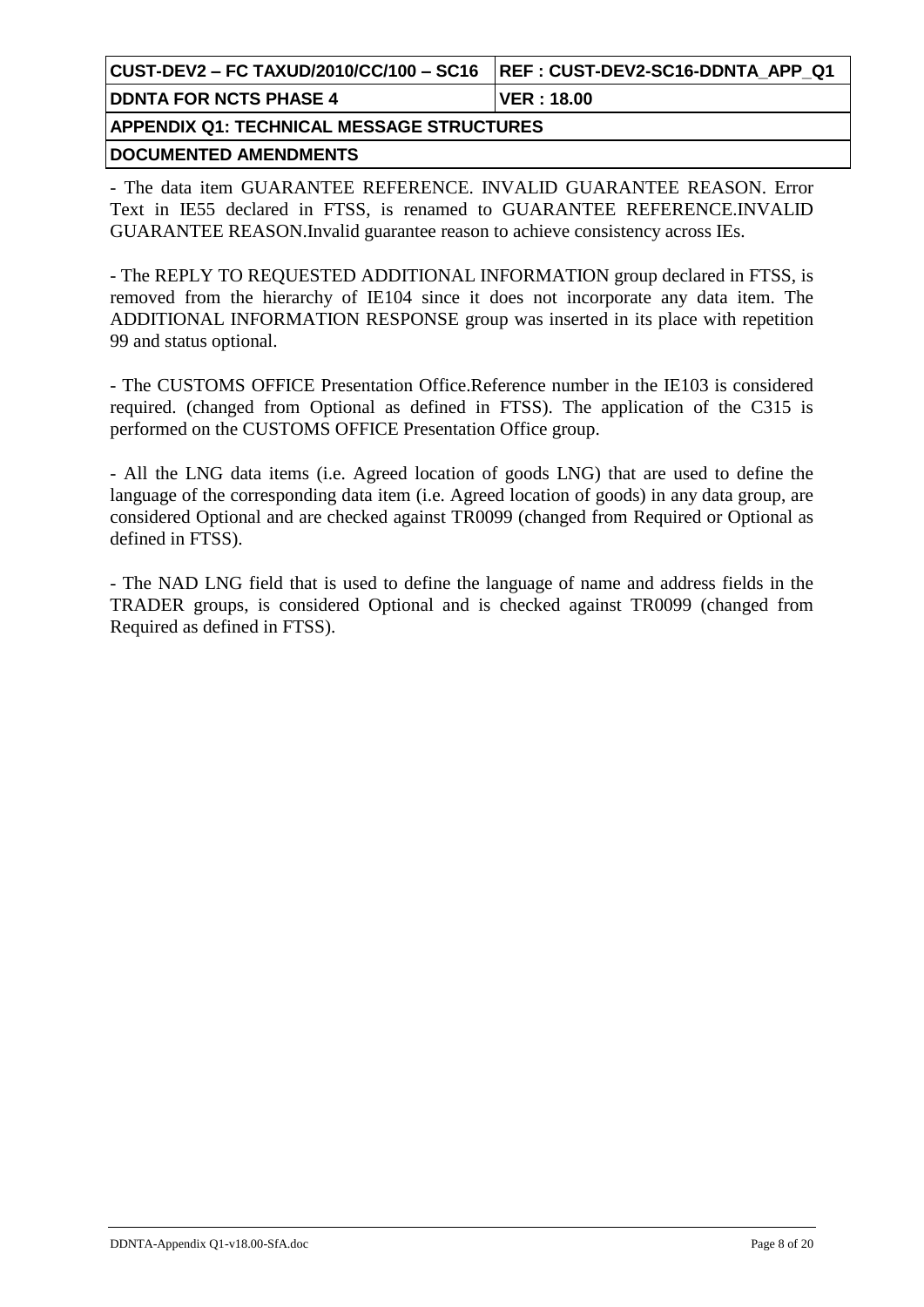| CUST-DEV2 – FC TAXUD/2010/CC/100 – SC16   | <b>REF: CUST-DEV2-SC16-DDNTA APP Q1</b> |  |
|-------------------------------------------|-----------------------------------------|--|
| <b>DDNTA FOR NCTS PHASE 4</b>             | ∣VER : 18.00                            |  |
| APPENDIX Q1: TECHNICAL MESSAGE STRUCTURES |                                         |  |
| <b> DOCUMENTED AMENDMENTS </b>            |                                         |  |

### **3.2 Further Changes**

Various data item names are aligned with the SAM Mapping Guide. Furthermore, other data item names have been made consistent throughout all FMS, e.g. all data items referring to language codes end with 'LNG'.

These changes are listed in the Appendix  $Q2$  – part 2, at the start of the detailed FMS Structure Report in the tables:

- FORMAT DIFFERENCES
- NAMING DIFFERENCES

#### **3.2.1 Explanatory Notes**

The following applies to the FORMAT DIFFERENCES table:

- 1. The reasons for changes are:
	- Alignment with the SAM Mapping Guide (SAM).
	- Agreement to implement changes with EC/DGXXI/B3 (agreed).
	- Subsets to be used by NCTS.
- 2. Specification of the code list to be used will constrain the format of the following data items to that shown in the 'FMS format' column:
	- Kind of packages.
	- Unit of measure.
- 3. Format of Commodity code is to be characters, rather than numeric, to avoid suppression of leading zeroes. Entry validation, however, will accept only characters 0-9 with trailing spaces.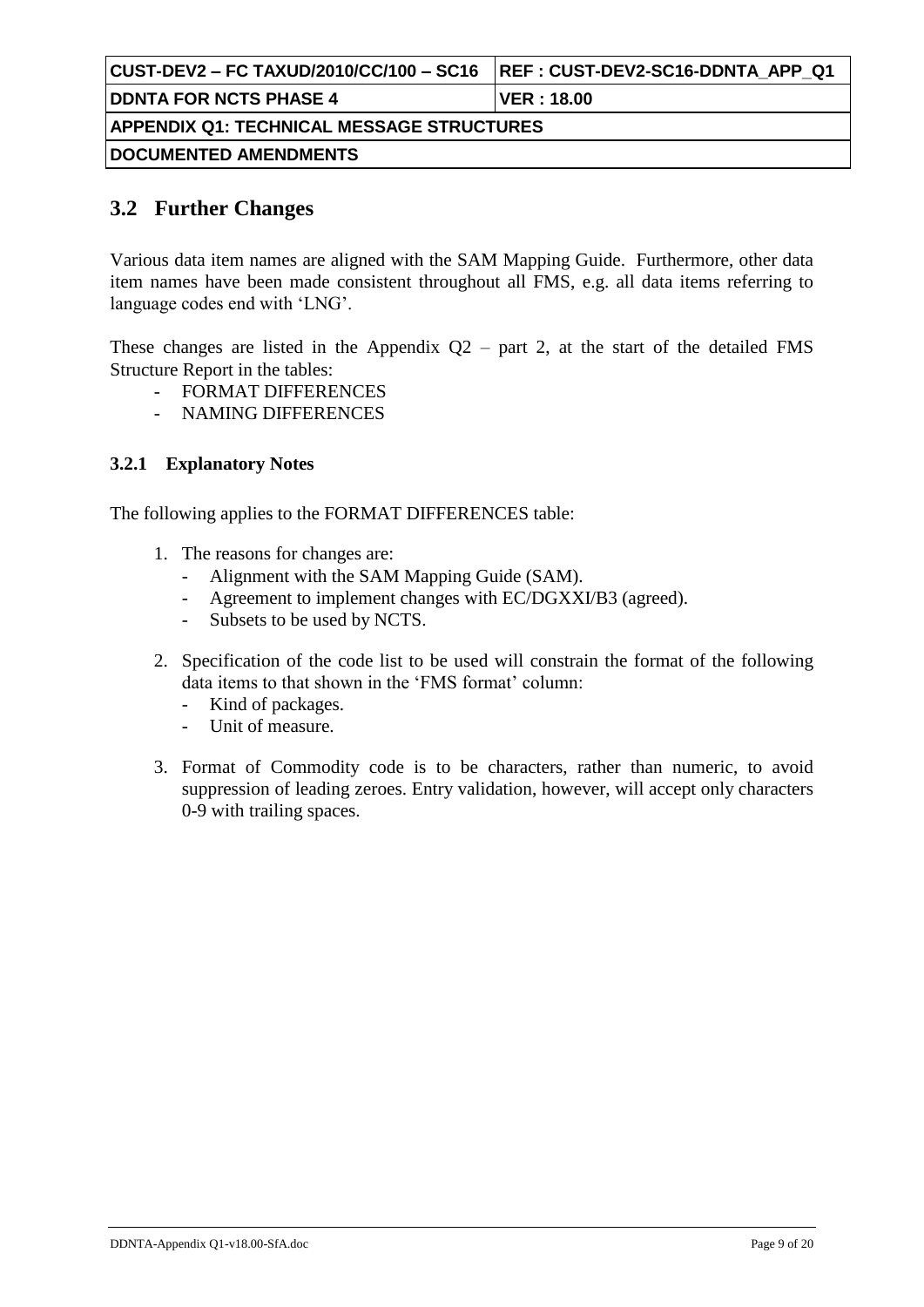|                                           | <b>REF: CUST-DEV2-SC16-DDNTA APP Q1</b> |  |  |
|-------------------------------------------|-----------------------------------------|--|--|
| <b>DDNTA FOR NCTS PHASE 4</b>             | ⊺VER : 18.00                            |  |  |
| APPENDIX Q1: TECHNICAL MESSAGE STRUCTURES |                                         |  |  |
| <b> DOCUMENTED AMENDMENTS </b>            |                                         |  |  |

### **3.3 From FMS to TMS**

The following details have been added to the IEs:

#### **3.3.1 RESULTS OF CONTROL.Corrected value**

This field did not have a format. Format an..27 has been selected since this is the longest value of a corrected data item of 'EXPORT OPERATION' that can be exchanged.

#### **3.3.2 Message group**

The MESSAGE group has been added for every IE. This message group corresponds to a number of EDIFACT header fields.

In general, exchange of messages requires control information. This control information, which is basically the information contained in the UN/EDIFACT UNB and UNH segments, is added to all FMS by the data group MESSAGE. The control information is of a technical nature and as such not specified.

Not all control information is relevant to an ECS application but might be added and removed by a UN/EDIFACT converter if UN/EDIFACT is used to exchange messages. The following elements are at least required by an ECS application processing IEs:

| Data item                 | <b>Reason</b>                                                                               |
|---------------------------|---------------------------------------------------------------------------------------------|
| Message sender            | required for detecting the proper sender at reception                                       |
| Message recipient         | required for sending a message to its proper Destination                                    |
| Message<br>identification | unique reference of a message within an MRN assigned by the sender<br>of that message       |
| Message type              | string identifying the number of the IE, the domain in which it is used,<br>and the version |
| Test indicator            | to indicate the difference between testing using an testing tool.                           |

#### **Table 1: Control data items required by an ECS application**

It is up to each application developer and NA to decide on the use of the other elements of the MESSAGE data group.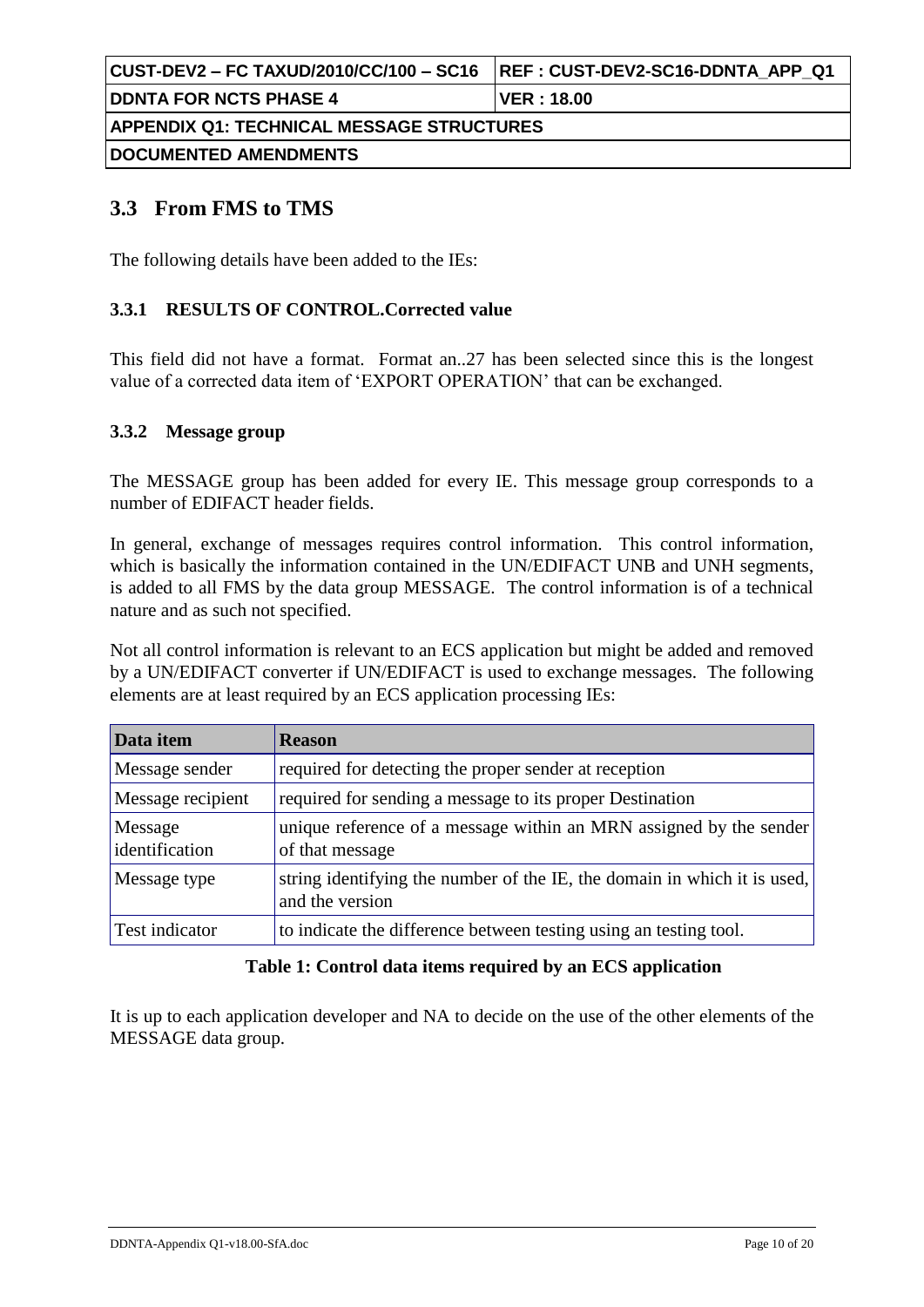#### **3.3.3 Expansion of IEs including other IEs**

Two alternative approaches are possible:

- 1. Completely include the "sub"-IE. This may however pose some problems with duplication of information.
- 2. Merge some of the "sub"-IE information with the "master"-IE.

The second solution has been followed as much as possible. The following paragraphs explain how each case of "IE inside IE" was handled to arrive at a unique and consistent representation.

#### **3.3.3.1 IE03 (C\_AAR\_RSP)**

A positive C\_AAR\_RSP will include the original IE01 (C\_AAR\_SND) as a whole, while a negative C\_AAR\_RSP will include only the HEADER, including the 3 additional AAR rejection reason fields, (DEPARTURE) CUSTOMS OFFICE and (PRESENTATION OFFICE) CUSTOMS OFFICE.

As the (DEPARTURE) CUSTOMS OFFICE is already present, and is 'Required', on the IE01, it has not been included again, but becomes required on the IE03. The (PRESENTATION OFFICE) CUSTOMS OFFICE has been added.

Technical rules TR0200 – TR0204 have replaced rule 215. These apply to the different structures of the positive/negative IE03.

#### **3.3.3.2 IE05 (E\_AMD\_REJ), IE58 (E\_ULD\_REJ), IE62 (E\_REQ\_REJ)**

These messages all comprise rejection of previously sent data. The FMS cites rule 123 for the rejection message, stating that only fields in error should be sent back, together with an identification of what was wrong. Sending back only the erroneous fields would be technically very difficult, since the messages have a hierarchy (imposing that a higher level group needs to be present if one wants to include a lower level group).

An approach as for the IE906 Functional Error message has therefore been foreseen. The rejection message includes a pointer to the erroneous field, together with an error reason and the original value of the attribute.

#### **3.3.3.3 IE11 (C\_SGI\_NOT)**

The sensitive goods notification is a copy of the C\_AAR\_SND (IE01). No additional fields and groups have been added in the structure of the message.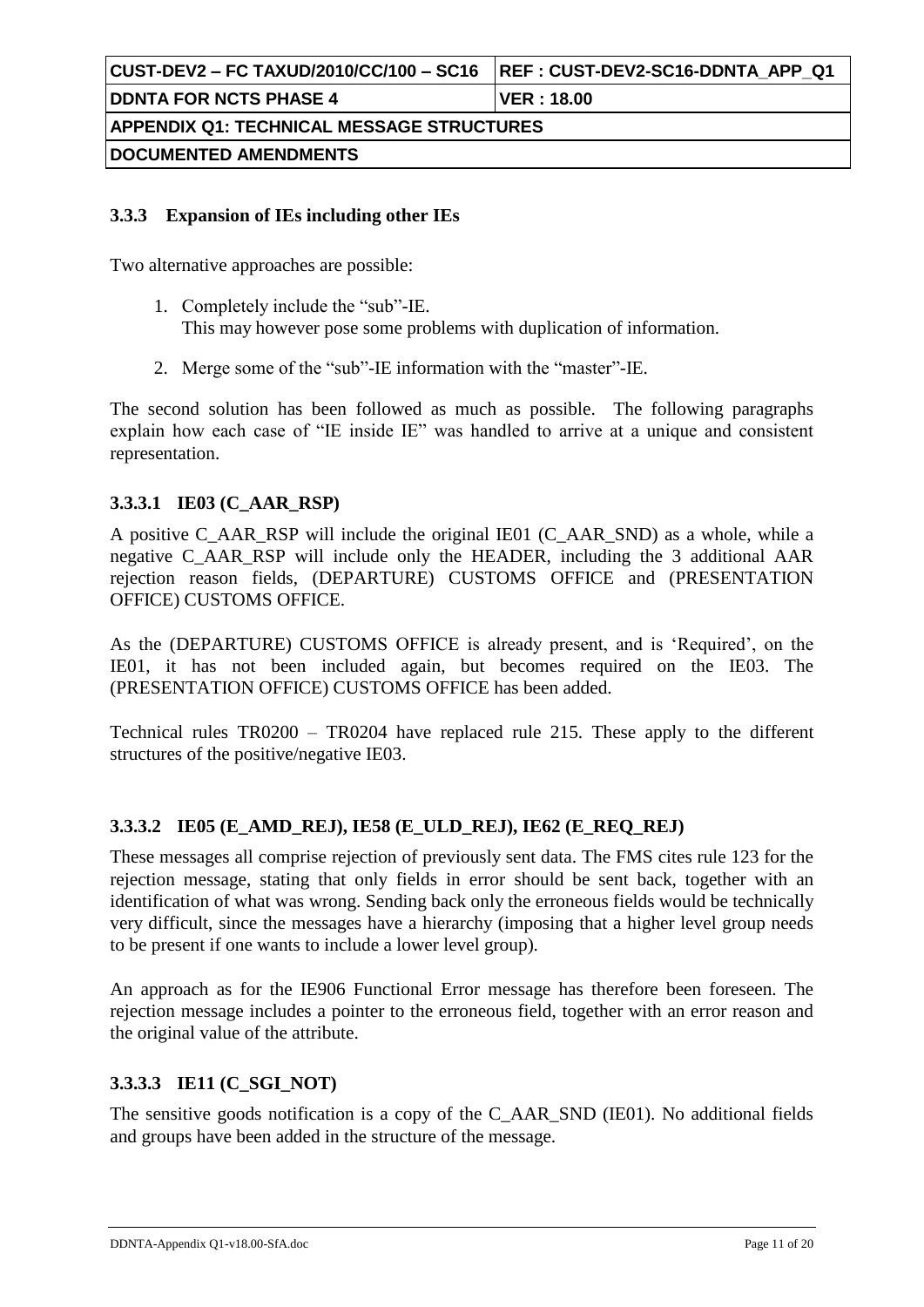| CUST-DEV2 – FC TAXUD/2010/CC/100 – SC16   | <b>REF: CUST-DEV2-SC16-DDNTA APP Q1</b> |  |  |
|-------------------------------------------|-----------------------------------------|--|--|
| <b>DDNTA FOR NCTS PHASE 4</b>             | VER : 18.00                             |  |  |
| APPENDIX Q1: TECHNICAL MESSAGE STRUCTURES |                                         |  |  |
| <b>DOCUMENTED AMENDMENTS</b>              |                                         |  |  |

#### **3.3.3.4 IE13 (E\_DEC\_AMD)**

A declaration amendment comprises the original declaration E\_DEC\_DAT (IE15), plus the CTL\_CONTROL group. Following rule 115, a number of fields have been replaced in the E\_DEC\_AMD (Document/Reference number (MRN) instead of Reference number (LRN), and Date of amendment, amendment place and amendment place LNG instead of "…declaration…").

#### **3.3.3.5 IE16 (E\_DEC\_REJ)**

The approach above as for the IE906 Functional Error message has been foreseen. To meet CUSRES requirements, the E\_DEC\_REJ contains an extra data item that is not specified in FTSS. The data item HEADER.Type of Declaration is required to be able to map to the mandatory UN/EDIFACT BGM segment and to be in line with all other FMS mapped to CUSRES.

#### **3.3.3.6 IE29 (E\_REL\_TRA)**

This IE includes the E\_DEC\_DAT. The additional fields are attached to the header for the E\_DEC\_DAT. The groups (RETURN OFFICE) COPIES and CONTROL RESULT are attached to the original IE15.

#### **3.3.3.7 IE31 (C\_COL\_NAT)**

The contents of this IE are completely equal to IE30. However the technical attribute 'Action Identification', required to enable error reporting when loading COL data into the Central Services database, is not necessary when distributing the data from the Centre to the NAs and is therefore removed.

#### **3.3.3.8 IE32 (E\_REF\_MOD)**

The cardinality of the LSD fields in the IE32 is set to 9, which is insufficient if one considers that some Common RD have 18 LSD fields. The cardinality of the LSD fields has been set to 99x.

#### **3.3.3.9 IE33 (C\_OTS\_DIV)**

The IE33 incorporates the IE06 since the IE33 replaces the IE06 in case of OTS diverion.

#### **3.3.3.10 IE38 (C\_MVT\_RSP)**

The original IE01 has been modified as follows: The specific groups for IE38 have been added (except for (DEPARTURE) CUSTOMS OFFICE, which was already part of the IE01).

#### **3.3.3.11 IE50 (C\_ATR\_SND)**

The IE01 (C\_AAR\_SND) has been incorporated in the message. The additional header field (binding itinerary) has been added in the structure of the message.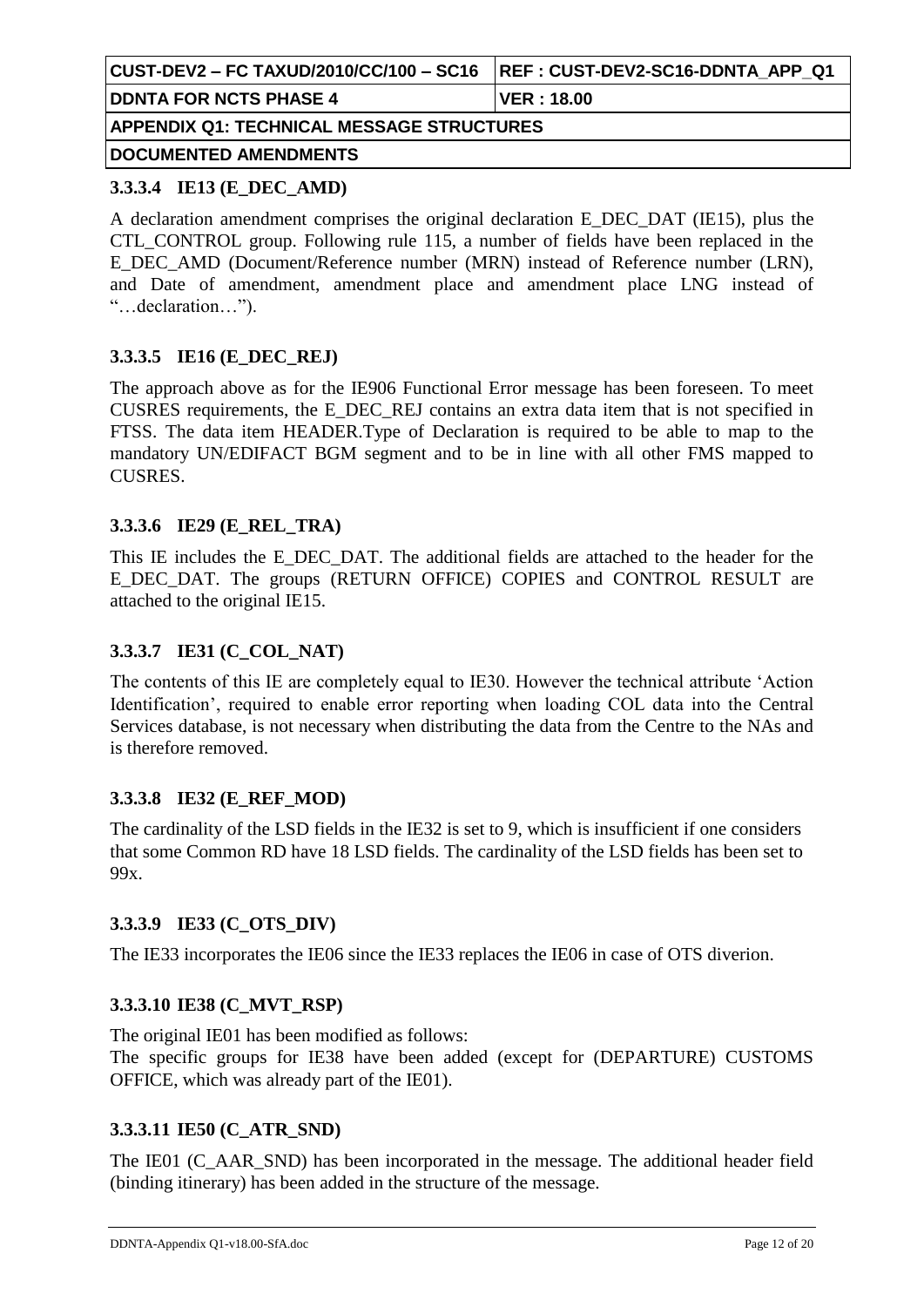| CUST-DEV2 – FC TAXUD/2010/CC/100 – SC16    REF : CUST-DEV2-SC16-DDNTA  APP  Q1 |             |  |  |
|--------------------------------------------------------------------------------|-------------|--|--|
| <b>DDNTA FOR NCTS PHASE 4</b>                                                  | VER : 18.00 |  |  |
| APPENDIX Q1: TECHNICAL MESSAGE STRUCTURES                                      |             |  |  |
| <b>DOCUMENTED AMENDMENTS</b>                                                   |             |  |  |

#### **3.3.3.12 IE51 (C\_REL\_NOT)**

The additional header fields have been added to the header of the IE15. The other groups have been added to the structure.

#### **3.3.3.13 IE115 (C\_ATR\_SND)**

The additional header fields have been added to the header of the C\_ATR\_SND. The additional groups have also been added (except for (DEPARTURE) CUSTOMS OFFICE).

#### **3.3.3.14 IE203 (C\_GUA\_USE)**

The contents of this IE are equal to IE200 C\_GUA\_CHE.

The Office of Departure requests the check of the integrity of a used guarantee by sending the IE200 to the Office of Guarantee. Similarly, the Office of Departure requests the guarantee lock and registration via the IE203. The information that is demanded for these processes is identical.

#### **3.3.3.15 IE413 (E\_CTS\_OTS)**

The contents of this IE are created equal to IE411 C\_STA\_SND.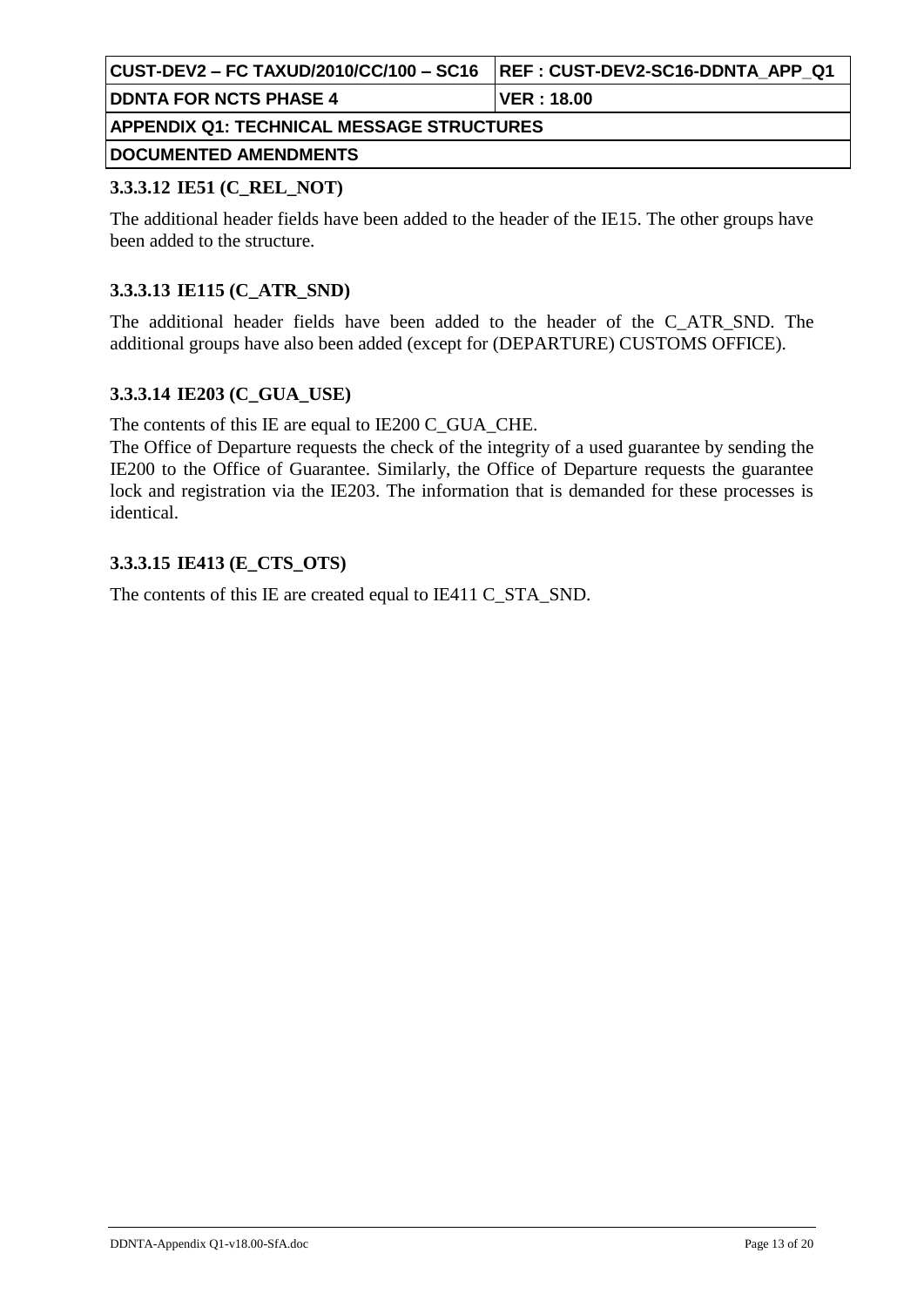| CUST-DEV2 – FC TAXUD/2010/CC/100 – SC16          | <b>REF: CUST-DEV2-SC16-DDNTA APP Q1</b> |  |  |
|--------------------------------------------------|-----------------------------------------|--|--|
| <b>DDNTA FOR NCTS PHASE 4</b>                    | ⊺VER : 18.00                            |  |  |
| <b>APPENDIX Q1: TECHNICAL MESSAGE STRUCTURES</b> |                                         |  |  |
| <b>DOCUMENTED AMENDMENTS</b>                     |                                         |  |  |

### **3.4 Implementation of FTSS Rules and Conditions**

The FMS specified in Appendix B of FTSS contain rules and conditions. The conditions are not implemented in DDNTA, because they refer to the content of exchanged messages.

Not all rules have been implemented in the DDNTA. Those that are implemented have been implemented either as code values or as status of a data item, or in the structure of an FMS.

The following rule has been implemented as code values:

- Rule 175, 180, 186, 200, 205 and 230 are code values '0' or '1' of a flag;
- Rules 422 and 460 refer to an external code list for UN/Locodes.

The following rules have been implemented by the status of a data item:

- Rule 10, 11, 41, 75, 181, 190, 215, 216, 240, 241, 250, 251, 260, 261, 262, 263, 264, 266,268, 269, 270, 271, 280, 506, 515, 526, 527 and 610.

The following rules are implemented by the structure of an FMS:

| <b>Rule number</b> | IE no. | <b>IE</b> Name                     |
|--------------------|--------|------------------------------------|
| 115                | 13     | <b>Declaration Amendment</b>       |
|                    |        |                                    |
| 123                | 05     | Amendment rejections               |
|                    | 08     | Arrival notification rejection     |
|                    | 16     | Declaration rejection              |
|                    | 58     | Unloading remarks rejection        |
|                    | 62     | Release Request rejection          |
| 135                | 51     | No release for Transit             |
| 150                | 17     | Departure control results          |
|                    | 18     | <b>Destination control results</b> |
|                    | 44     | Unloading remarks                  |
|                    | 51     | No release for Transit             |
| 210                | 18     | Destination control results        |
| 211                | 44     | Unloading remarks                  |
|                    |        |                                    |
| 212                | 17     | Departure control results          |
| 215                | 03     | AAR response                       |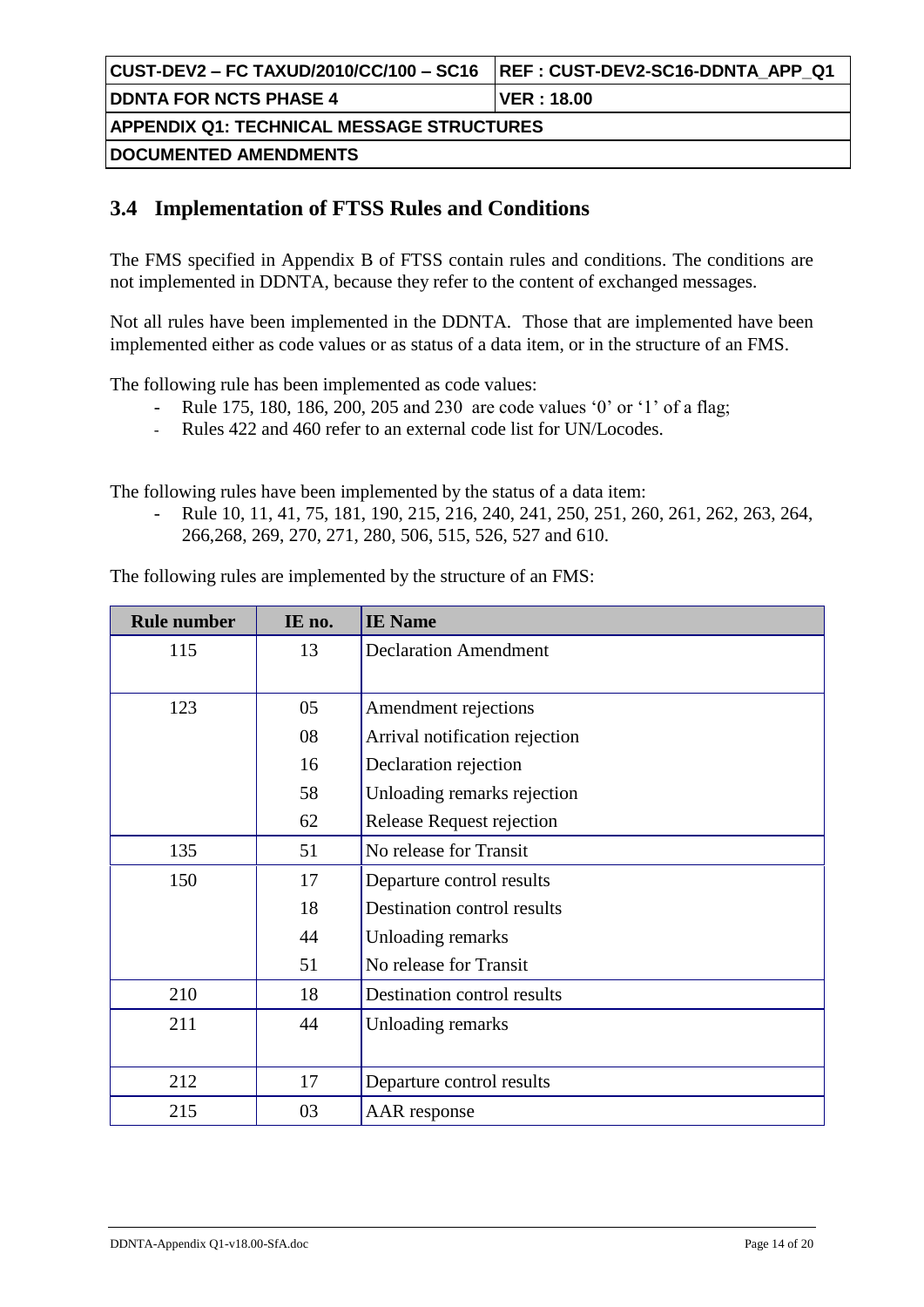**CUST-DEV2 – FC TAXUD/2010/CC/100 – SC16 REF : CUST-DEV2-SC16-DDNTA\_APP\_Q1**

**DDNTA FOR NCTS PHASE 4 VER : 18.00**

**APPENDIX Q1: TECHNICAL MESSAGE STRUCTURES**

**DOCUMENTED AMENDMENTS**

| <b>Rule number</b> | IE no. | <b>IE</b> Name                                                    |
|--------------------|--------|-------------------------------------------------------------------|
| 410                | 30     | Notification of Customs Office modification to Common<br>Domain   |
|                    | 31     | Notification of Customs Office modification to National<br>Domain |
|                    | 32     | Notification of Customs Office modification to National<br>Domain |
| 411                | 70     | Notification of System Unavailability to Common Domain            |
|                    | 71     | Notification of System Unavailability to National Domain          |
| 510                | 43     | Unloading permission                                              |

**Table 2: Rules implemented in an FMS structure**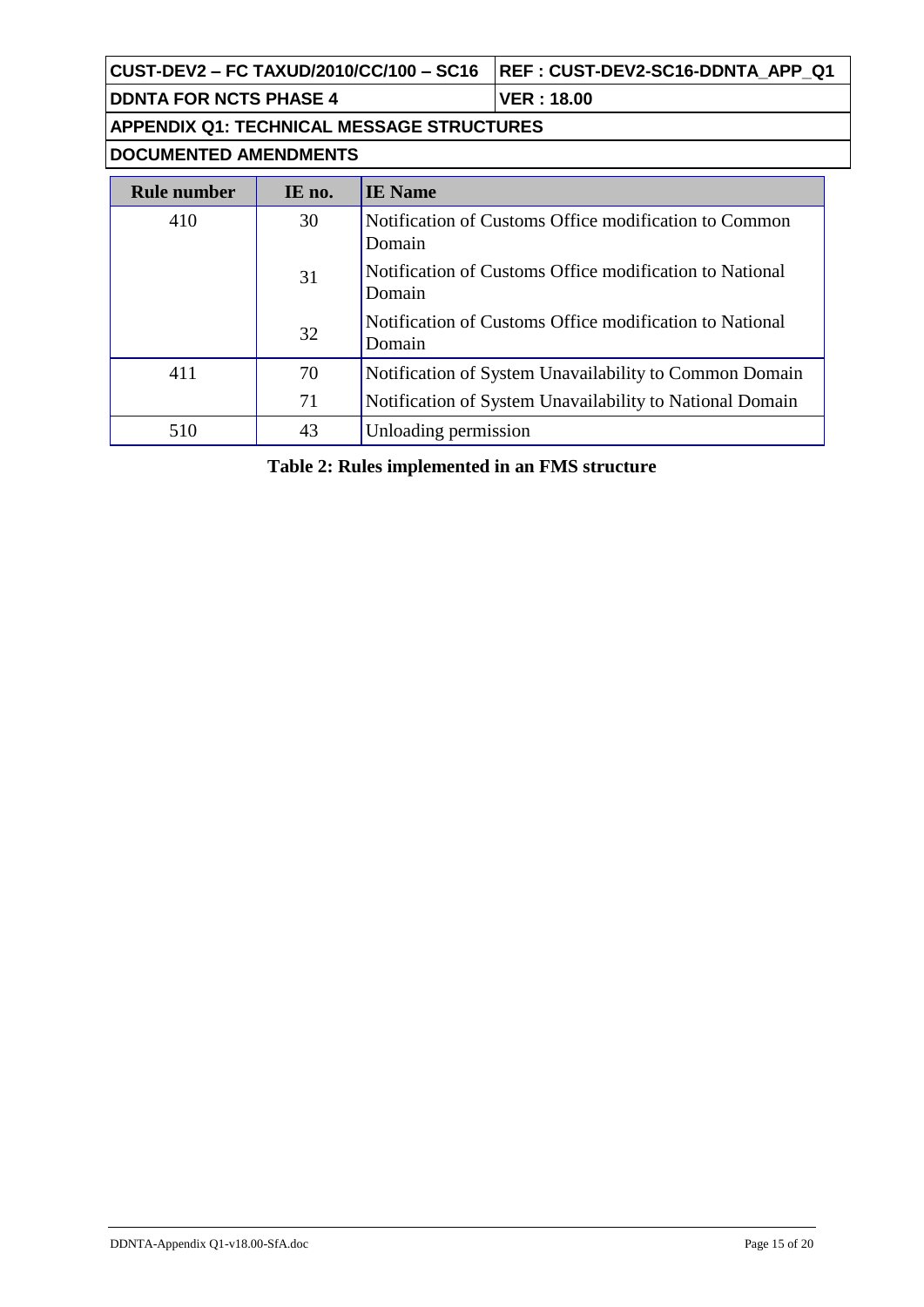| CUST-DEV2 – FC TAXUD/2010/CC/100 – SC16   | <b>REF: CUST-DEV2-SC16-DDNTA APP Q1</b> |  |  |
|-------------------------------------------|-----------------------------------------|--|--|
| <b>DDNTA FOR NCTS PHASE 4</b>             | VER : 18.00                             |  |  |
| APPENDIX Q1: TECHNICAL MESSAGE STRUCTURES |                                         |  |  |
| <b> DOCUMENTED AMENDMENTS </b>            |                                         |  |  |

## **3.5 Technical Rules and Conditions**

Technical Rules have been introduced to cater for particular situations:

- Implementation of the technique of RESULTS OF CONTROL as defined originally by the C\_DES\_CON workshop (April 1999);
- Optional contents of a message dependent on whether the request can be positively answered (e.g. the declaration data sent to the requester) or negatively (an error code returned by the system or explanatory text from a Customs Officer);
- Attributes Required or not dependent on the message direction (to/from Central Services);
- Rules applicable to Technical Messages;
- Improved wording of a rule.

Correlation between the Technical Rules and the FTSS ADDENDUM [A4] Rules/Conditions is shown by the following Table:

| <b>Functional Area</b>                    | <b>Technical Rules</b>     | <b>FTSS</b><br><b>Rules/Conditions</b> |
|-------------------------------------------|----------------------------|----------------------------------------|
| <b>RESULTS OF CONTROL</b>                 | TR0002 to TR0019           | R <sub>150</sub><br>R210               |
| <b>LNG</b>                                | <b>TR0099</b>              | R <sub>099</sub>                       |
| Optional contents of a message            | TR0200 to TR0203<br>TR0215 | R215                                   |
| Optional contents of a message            | TR0216                     | R216                                   |
| PREVIOUS ADMINISTRATIVE<br>REFERENCES,    | <b>TR0100</b>              | R <sub>079</sub>                       |
| PRODUCED DOCUMENTS<br><b>CERTIFICATES</b> | <b>TR0103</b>              | R <sub>079</sub>                       |
| IE200, IE203 - GOODS ITEM                 | <b>TR0527</b>              | R527                                   |
| Optional contents of a message            | <b>TR9090</b>              | C <sub>005</sub>                       |
| Optional contents of a message            | <b>TR9095</b>              | C006                                   |
| Optional contents of a message            | <b>TR0280</b>              | C <sub>280</sub>                       |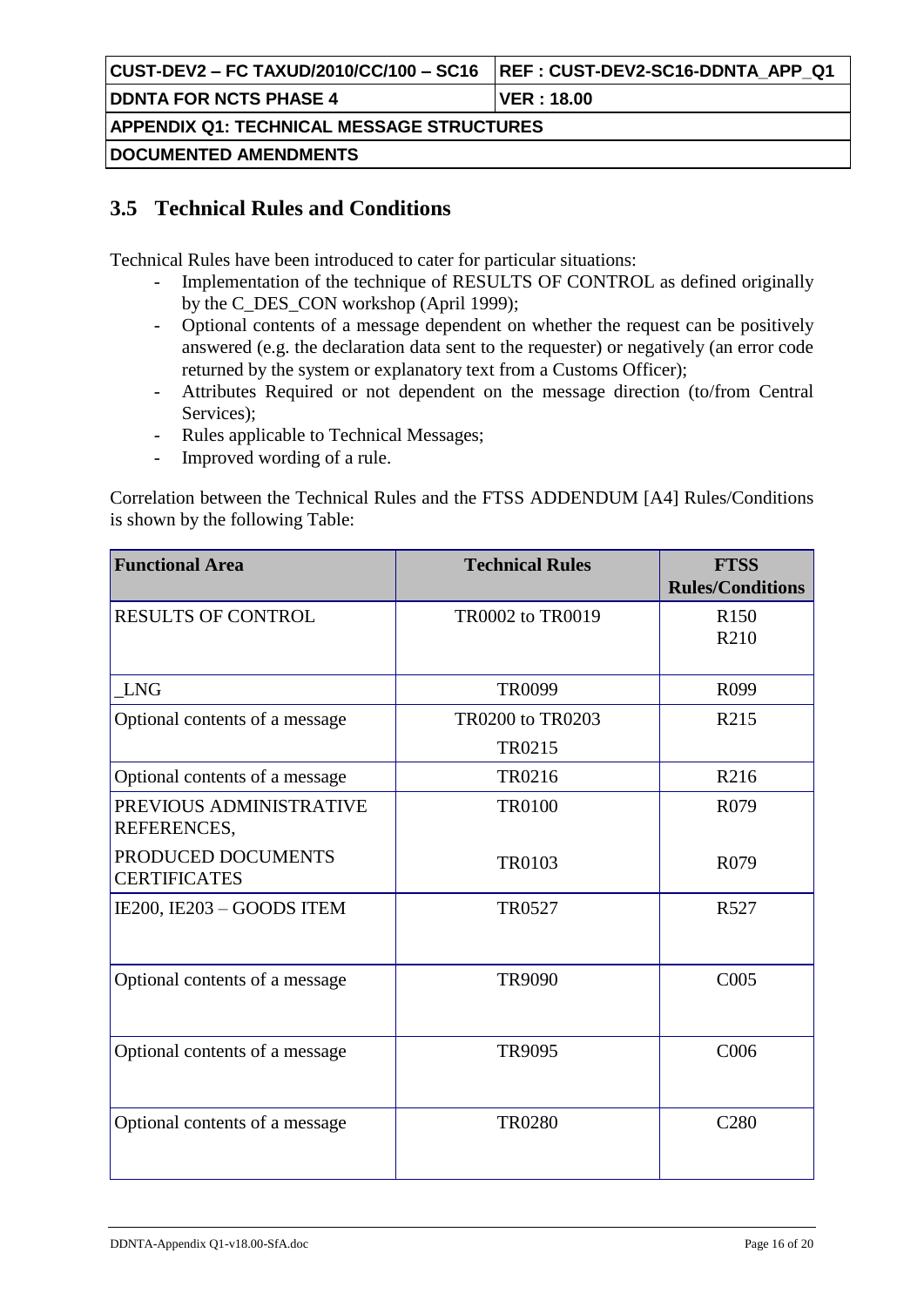| CUST-DEV2 - FC TAXUD/2010/CC/100 - SC16   REF : CUST-DEV2-SC16-DDNTA_APP_Q1 |  |
|-----------------------------------------------------------------------------|--|
|-----------------------------------------------------------------------------|--|

**DDNTA FOR NCTS PHASE 4 VER : 18.00**

## **APPENDIX Q1: TECHNICAL MESSAGE STRUCTURES**

#### **DOCUMENTED AMENDMENTS**

| <b>Functional Area</b>                                              | <b>Technical Rules</b>                                                     | <b>FTSS</b><br><b>Rules/Conditions</b> |
|---------------------------------------------------------------------|----------------------------------------------------------------------------|----------------------------------------|
| IE200, IE203 - GOODS ITEM                                           | TR0527                                                                     | R527                                   |
| Identity of means of transport<br>at departure (exp/trans)          | TR0035                                                                     | R <sub>0</sub> 35                      |
| Nationality of means of transport<br>at departure                   | TR0035                                                                     | R035                                   |
| $IE18-$<br>Groups and Data items that C185<br>applies at FTSS level | <b>TR0007</b><br><b>TR0008</b><br><b>TR0012</b><br>TR0013<br><b>TR0002</b> | C <sub>185</sub>                       |

## **Table 3: Application of Technical Rules**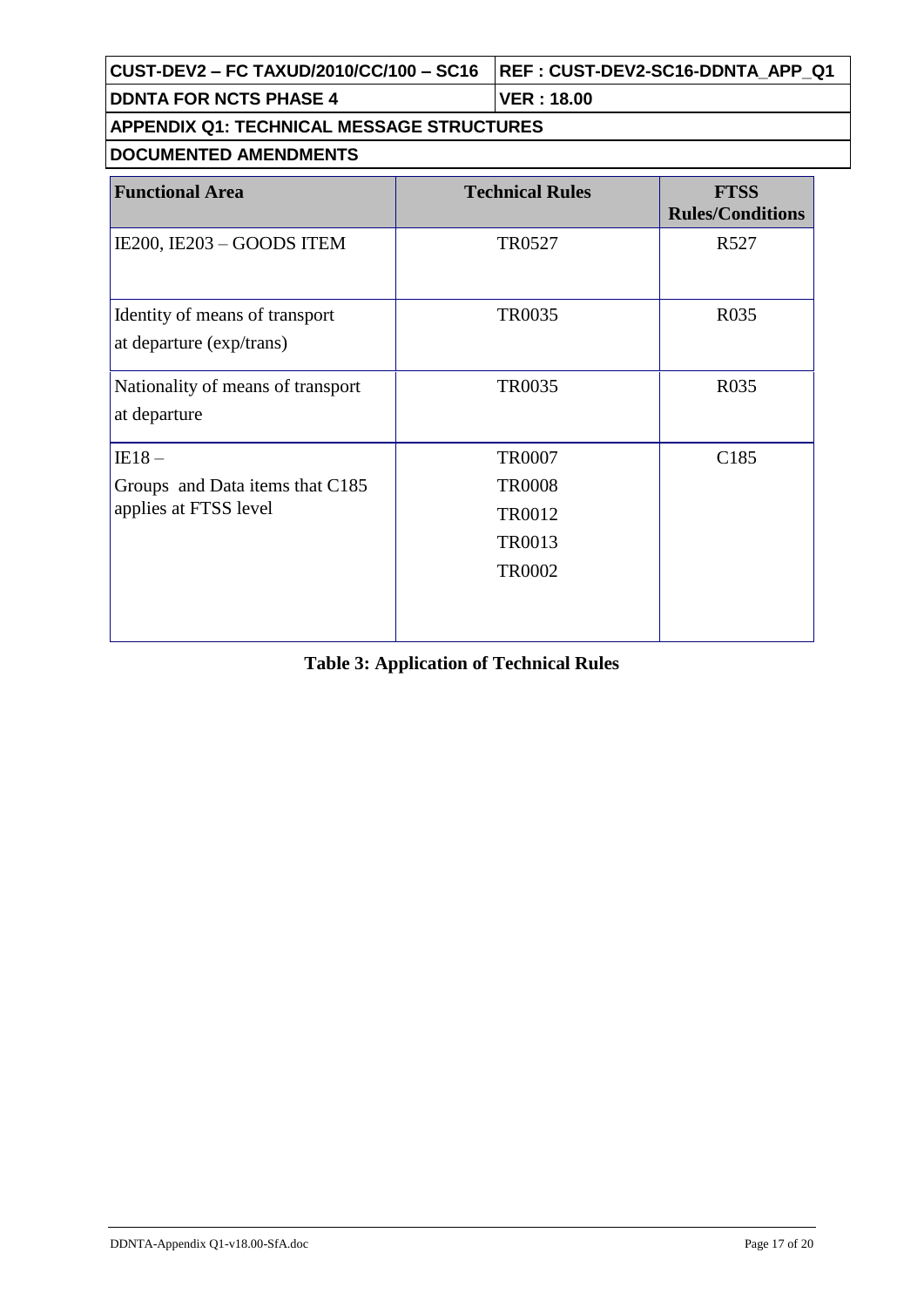|                                                  | <b>REF: CUST-DEV2-SC16-DDNTA APP Q1</b> |  |  |
|--------------------------------------------------|-----------------------------------------|--|--|
| <b>DDNTA FOR NCTS PHASE 4</b>                    | <b>IVER : 18.00</b>                     |  |  |
| <b>APPENDIX Q1: TECHNICAL MESSAGE STRUCTURES</b> |                                         |  |  |
| <b>DOCUMENTED AMENDMENTS</b>                     |                                         |  |  |

### **3.6 Results of Control**

For any corrected 'TRANSIT OPERATION' data items, both the original and corrected values are exchanged. For each new or corrected 'GOODS ITEM', the complete set of data items is exchanged.

#### **3.6.1 Transit Operation**

Each data item of 'TRANSIT OPERATION' can be accompanied by a control indicator with the value 'DI' (Differences) or 'OT' (Other). When the CONTROL RESULT.Control result code is not "A1" and therefore discrepancies are detected, the original and corrected values are exchanged in RESULTS OF CONTROL group. Otherwise, only the original values are exchanged.

The original values of data items of 'TRANSIT OPERATION' are exchanged by the original data group; the corrected values by the data group 'RESULTS OF CONTROL'. A pointer is given in the 'RESULTS OF CONTROL' to the box number of the corrected data item (the structure of the pointer is specified below).

When the control indicator is 'DI', the pointer to the data item and the corrected value are required. When the control indicator is 'OT', the pointer to the data item and the corrected value are optional.

#### **3.6.2 Goods Item**

Each goods item can have one or more occurrences of 'RESULTS OF CONTROL' with 'Control Indicator' values of

'OR' (Original), 'DI' (Difference), 'OT' (Other), 'NE' (New) 'NP' (Not Present).

The following possibilities can occur:

- In the case of a discrepancy, the original goods item and the corrected one are exchanged. The original goods item group is indicated by an occurrence of 'RESULTS OF CONTROL' with 'Control Indicator' value 'OR' (Original). The corrected goods item group is indicated by an occurrence of 'RESULTS OF CONTROL' with 'Control Indicator' value 'DI' (Differences). If the totals of 'TRANSIT OPERATION' are affected by any changes at goods item level, these are exchanged as 'TRANSIT OPERATION' above.
- In the case of a missing 'Goods item', the original goods item and the corrected one (ie an empty group except the 'Item number' field and the 'RESULTS OF CONTROL'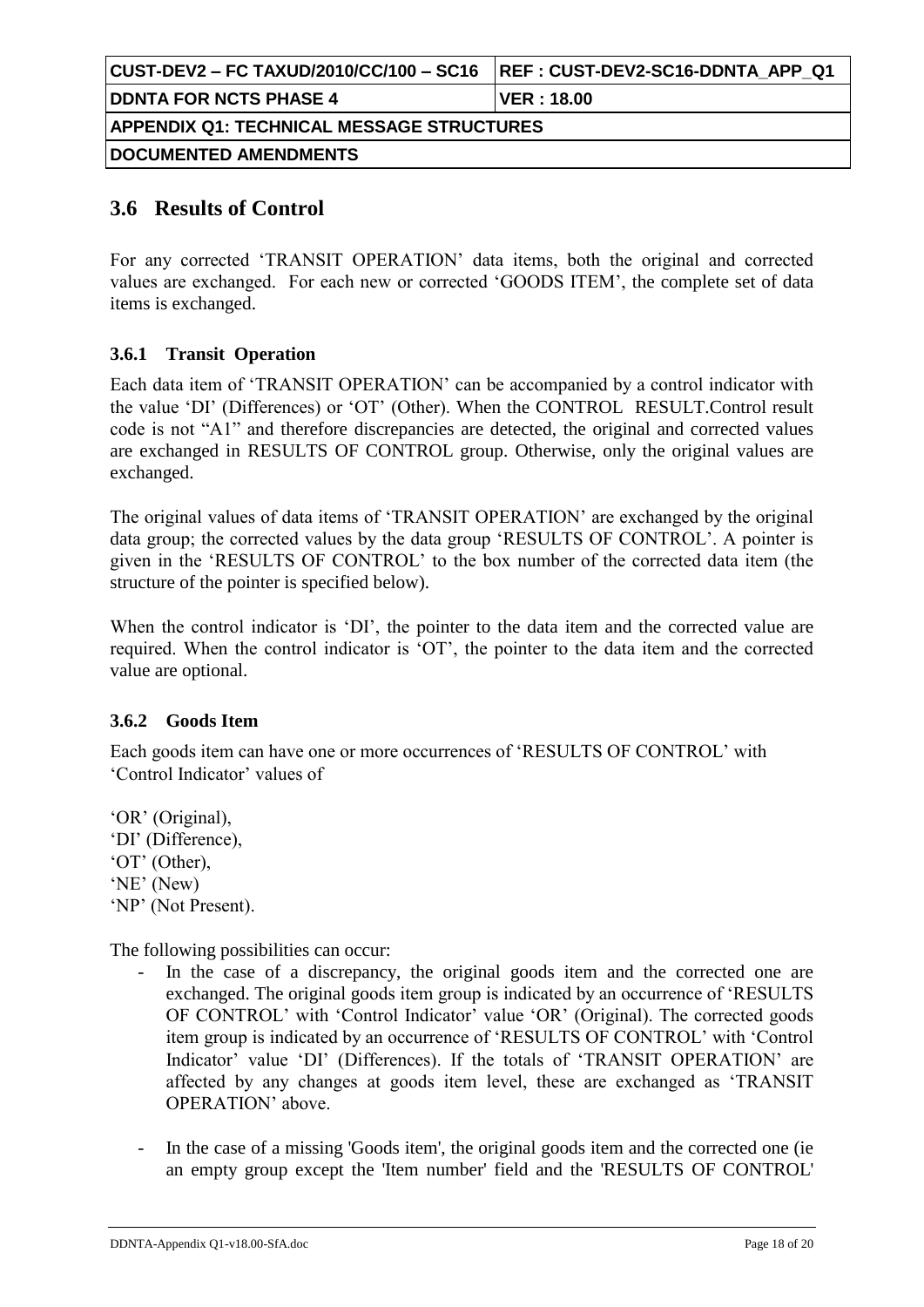|                                           | <b>REF: CUST-DEV2-SC16-DDNTA APP Q1</b> |
|-------------------------------------------|-----------------------------------------|
| <b>IDDNTA FOR NCTS PHASE 4</b>            | VER : 18.00                             |
| APPENDIX Q1: TECHNICAL MESSAGE STRUCTURES |                                         |
| <b>DOCUMENTED AMENDMENTS</b>              |                                         |

groups) are exchanged. The original goods item group is indicated by an occurrence of 'RESULTS OF CONTROL' with 'Control Indicator' value 'OR' (Original). The corrected goods item group is indicated by an occurrence of 'RESULTS OF CONTROL' with 'Control Indicator' value 'DI' (Differences) and optionally an 'OT' 'RESULT OF CONTROL' group. ). If the totals of 'TRANSIT OPERATION' are affected by any changes at goods item level, these are exchanged as 'TRANSIT OPERATION' above.

- In the case of one or more documents not being presented for a goods item, the corrected goods item group is exchanged with an additional occurrence of 'RESULTS OF CONTROL' for each of the missing documents, with 'Control Indicator' value 'NP'. The pointer in 'RESULTS OF CONTROL' refers to the particular occurrence of 'PRODUCED DOCUMENTS/ CERTIFICATES' which is missing from that goods item. Upon receiving a ROC = "NP" the OoDep will determine a procedure for ascertaining which document has not been presented. Their options are to perform a computerised check of the two items returned (the original with  $ROC = "OR"$  and the other with  $ROC = "DI"$  and also  $ROC = "NP")$ , or to print/display the two versions of the item so that the Customs Officer can identify which document has not been produced.
- In the case of some other reportable situation (ie a comment on a 'Goods item') which is not a discrepancy, the goods item group is exchanged with one 'RESULTS OF CONTROL' with 'Control Indicator' value 'OR' (Original) and one or more additional occurrences of 'RESULTS OF CONTROL' with 'Control Indicator' value 'OT'.
- In the case of a new goods item being discovered, only the values of that new goods item are exchanged, there being no original values. The 'Control Indicator' of 'RESULTS OF CONTROL' of the new goods item group has value 'NE'. Totals of 'TRANSIT OPERATION' need to be updated according to the changes at goods item level.

The pointer in 'RESULTS OF CONTROL' refers to the box number of the Transit Accompanying Documents of a particular data item. Where the data item is a further subdivision or if a particular occurrence of a document needs to be identified, this is denoted by :

'box number' # 'subdivision/occurrence'

NB:

- 'occurrence' refers to the sequence in which the information was sent.
- the '/' indicating that either a subdivision or an occurrence is given.
- Example 1 (subdivision): 18#1 refers to 'Identity of means of transport at departure (the first subdivision of Box 18)'
- Example 2 (occurrence):